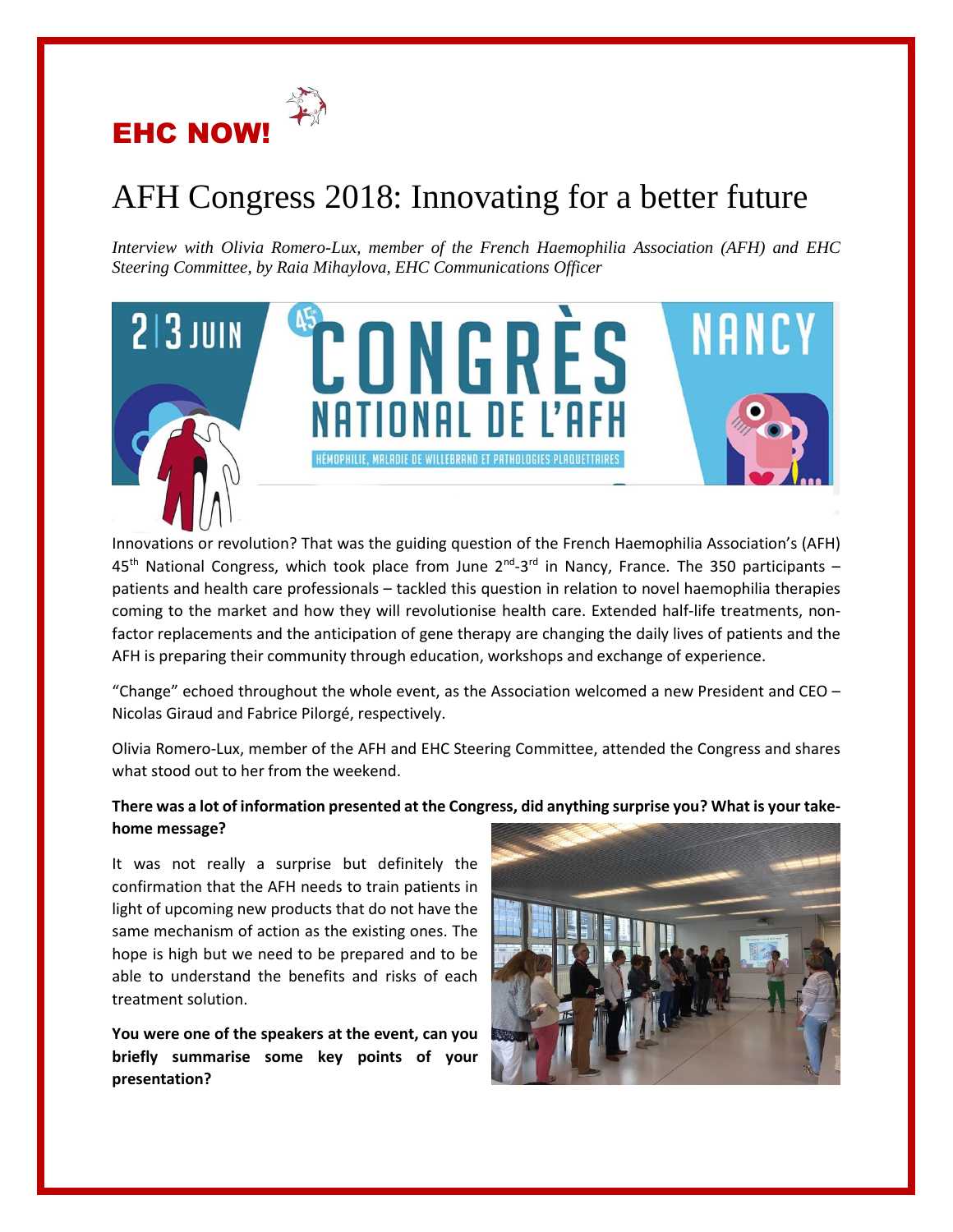I moderated a workshop on Europe and disparities in access to treatment. Amanda Bok, CEO of the EHC, and Philippe de Moerloose, former EAHAD President, attended and made high-level presentations on the European Principles of Care, comprehensive care and on [PARTNERS programme](https://www.ehc.eu/partners/) developed by the EHC for the 14 less-privileged European countries we serve, in terms of access to treatment. I think it was an eyeopener for the participants and I'd like to thank Amanda and Philippe for giving such interesting and indepth presentations on how patient representatives and health care professionals can collaborate towards the better interest of our community.



#### **Presentations aside, what is your top highlight from the weekend?**

The French Society has undergone a huge revolution under Thomas Sannié's presidency but it was probably time to change our leadership to build on the momentum and write a new page in our history. Now, a new President has been elected - Nicolas Giraud and we are very proud to have a person with von Willebrand Disease (vWD) to lead our Society. This is definitely a sign that things are changing and that our community takes into account all inherited rare

bleeding disorders, not just haemophilia, even if haemophilia is in our DNA.

## **As you mentioned, there were a lot of emotions throughout the event – Thomas Sannié, President of the AFH for the last six years, is stepping down. You have worked closely with him on numerous occasions, what is your 'goodbye' message to him?**

When I started as a volunteer in 2000, Thomas was probably the first person I met and it was love at first sight for me  $\circledast$ ) The man was a visionary, I could tell. I'm so honoured to have collaborated with Thomas and I've grown so much thanks to him. And funnily enough, I was elected to the Board of the French Society last Saturday and I'll be in charge of International Actions, where Thomas will still support our work by leading the Afath<sup>\*</sup> program, our development plan to accompany French-speaking African countries. So, I'll get to keep working with him in the years to come…

## **There was a quote on Twitter in response to the Congressthat the AFH will have to be innovative in the near future about their role as a patient organisation. How do you see its role, will it change in the next 5-10 years?**

I think the AFH has to support our community in two ways. First, we need to educate and train our members in order for them to be in control of their care. New molecules, new treatments, new protocols are on their way and this is a complete gamechanger. We also need to pave the way for those who are

*\*Franco-African Alliance for the Treatment of Haemophilia (Afath). Learn more at https://afh.asso.fr/2015/01/30/afath-premiere-plateforme-web-animee-par-patients-et-professionnels-de-santeafrique/*